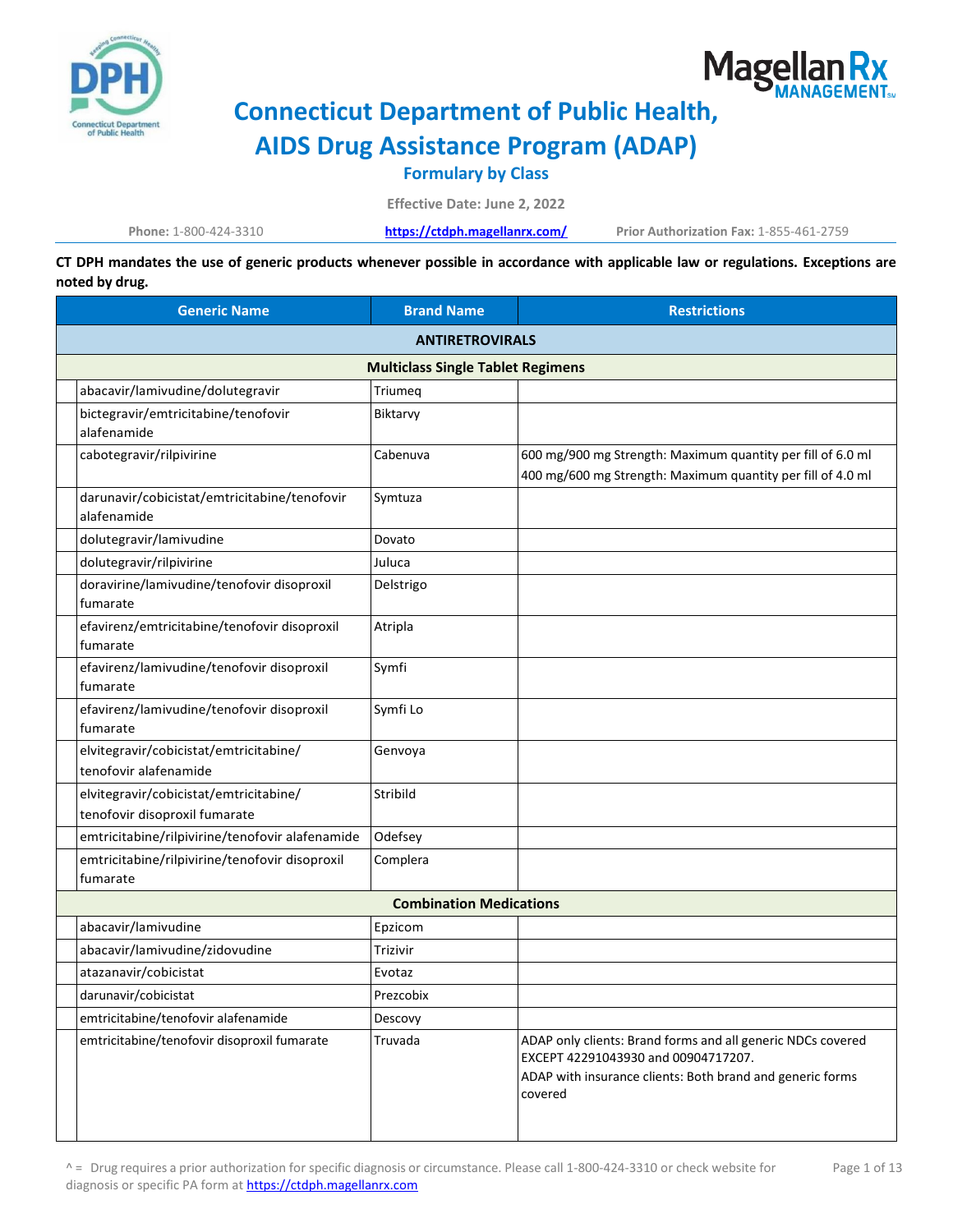**Effective Date: June 2, 2022**

| <b>Generic Name</b>           | <b>Brand Name</b>                                          | <b>Restrictions</b>                                                                                                                                                        |  |
|-------------------------------|------------------------------------------------------------|----------------------------------------------------------------------------------------------------------------------------------------------------------------------------|--|
|                               | <b>ANTIRETROVIRALS (continued)</b>                         |                                                                                                                                                                            |  |
|                               | <b>Combination Medications (continued)</b>                 |                                                                                                                                                                            |  |
| lamivudine/zidovudine         | Combivir                                                   |                                                                                                                                                                            |  |
| lopinavir/ritonavir           | Kaletra                                                    | ADAP only clients: Brand forms and all generic NDCs covered<br>EXCEPT 42385093360, and 42385093412<br>ADAP with insurance clients: Both brand and generic forms<br>covered |  |
|                               | <b>Nucleoside Reverse Transcriptase Inhibitors (NRTIs)</b> |                                                                                                                                                                            |  |
| abacavir                      | Ziagen                                                     |                                                                                                                                                                            |  |
| emtricitabine                 | Emtriva                                                    |                                                                                                                                                                            |  |
| lamivudine                    | Epivir, Epivir HBV                                         |                                                                                                                                                                            |  |
| tenofovir alafenamide         | Vemlidy                                                    |                                                                                                                                                                            |  |
| tenofovir disoproxil fumarate | Viread                                                     |                                                                                                                                                                            |  |
| zidovudine                    | Retrovir                                                   | Generic covered only                                                                                                                                                       |  |
|                               |                                                            | <b>Non-Nucleoside Reverse Transcriptase Inhibitors (NNRTIs)</b>                                                                                                            |  |
| doravirine                    | Pifeltro                                                   |                                                                                                                                                                            |  |
| efavirenz                     | Sustiva                                                    |                                                                                                                                                                            |  |
| etravirine                    | Intelence                                                  | ADAP only clients: Brand forms only<br>ADAP with insurance clients: Both brand and generic forms<br>covered                                                                |  |
| nevirapine                    | Viramune<br>Viramune XR                                    |                                                                                                                                                                            |  |
| rilpivirine                   | Edurant                                                    |                                                                                                                                                                            |  |
|                               | <b>Protease Inhibitors (PIs)</b>                           |                                                                                                                                                                            |  |
| atazanavir                    | Reyataz                                                    |                                                                                                                                                                            |  |
| darunavir                     | Prezista                                                   |                                                                                                                                                                            |  |
| fosamprenavir                 | Lexiva                                                     |                                                                                                                                                                            |  |
| ritonavir                     | Norvir                                                     |                                                                                                                                                                            |  |
| saquinavir                    | Invirase                                                   |                                                                                                                                                                            |  |
| tipranavir                    | Aptivus                                                    |                                                                                                                                                                            |  |
|                               | <b>Attachment Inhibitors</b>                               |                                                                                                                                                                            |  |
| fostemsavir                   | Rukobia                                                    |                                                                                                                                                                            |  |
|                               | <b>Entry Inhibitors</b>                                    |                                                                                                                                                                            |  |
| enfuvirtide, T-20             | Fuzeon                                                     |                                                                                                                                                                            |  |
| maraviroc                     | Selzentry                                                  | ADAP only clients: Brand forms only<br>ADAP with insurance clients: Both brand and generic forms<br>covered                                                                |  |
|                               | <b>Integrase Inhibitors</b>                                |                                                                                                                                                                            |  |
| dolutegravir                  | Tivicay, Tivicay PD                                        |                                                                                                                                                                            |  |
| raltegravir                   | Isentress, Isentress HD                                    |                                                                                                                                                                            |  |
| <b>Boosting Agent</b>         |                                                            |                                                                                                                                                                            |  |
| cobicistat                    | Tybost                                                     |                                                                                                                                                                            |  |

^ = Drug requires a prior authorization for specific diagnosis or circumstance. Please call 1-800-424-3310 or check website for Page 2 of 13 diagnosis or specific PA form a[t https://ctdph.magellanrx.com](https://ctdph.magellanrx.com/)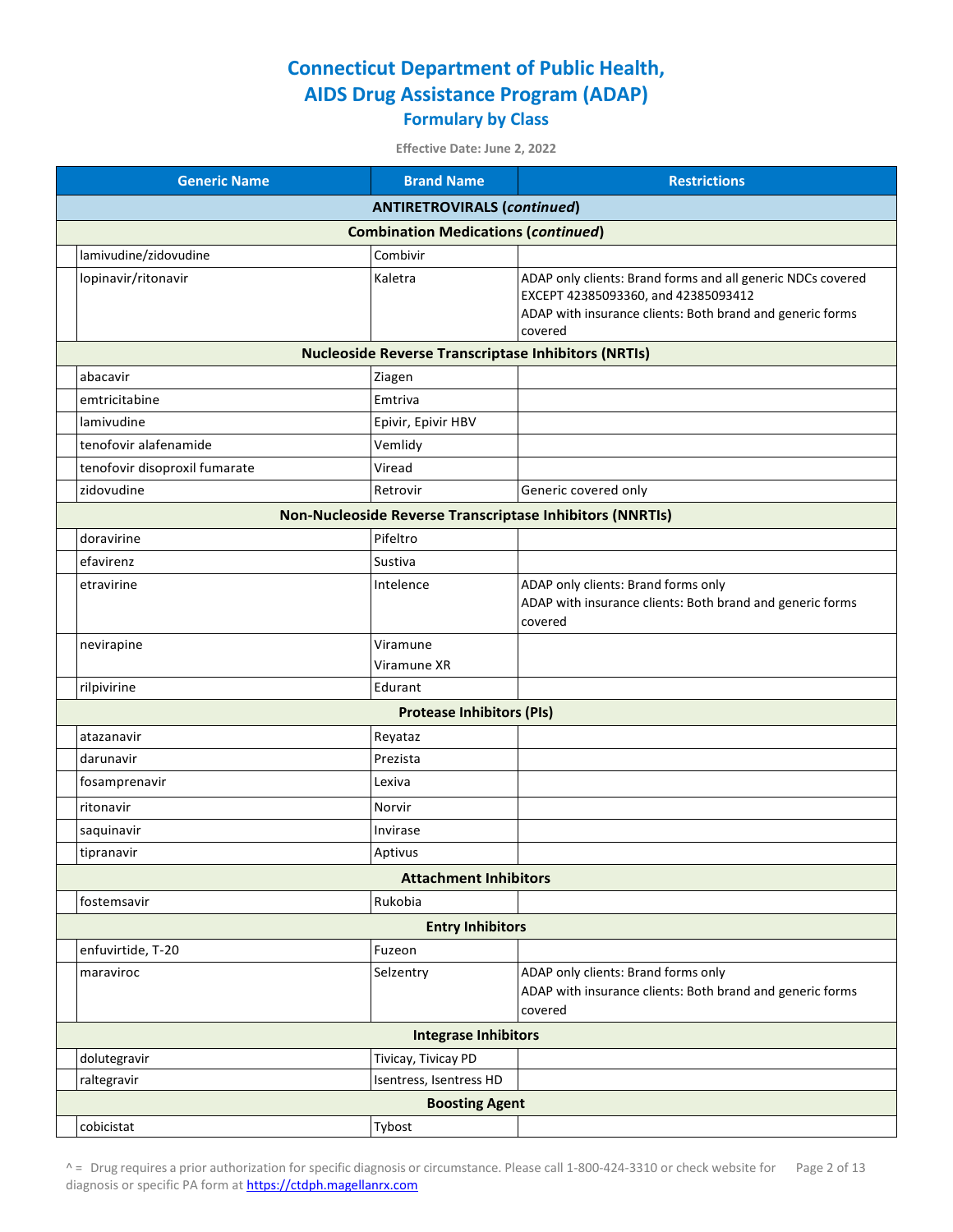|   | <b>Generic Name</b>                           | <b>Brand Name</b>                                      | <b>Restrictions</b>                                                       |  |  |
|---|-----------------------------------------------|--------------------------------------------------------|---------------------------------------------------------------------------|--|--|
|   | <b>ANTIRETROVIRALS (continued)</b>            |                                                        |                                                                           |  |  |
|   | <b>Monoclonal Antibody</b>                    |                                                        |                                                                           |  |  |
|   | ibalizumab                                    | Trogarzo                                               |                                                                           |  |  |
|   | <b>ANTIVIRALS: HERPES/CMV/FLU MEDICATIONS</b> |                                                        |                                                                           |  |  |
|   | acyclovir                                     | Zovirax                                                | Oral suspension and capsule, tablet forms covered only                    |  |  |
|   | cidofovir                                     | Vistide                                                |                                                                           |  |  |
|   | famciclovir                                   | Famvir                                                 |                                                                           |  |  |
|   | foscarnet                                     | Foscavir                                               |                                                                           |  |  |
|   | ganciclovir                                   | Cytovene                                               |                                                                           |  |  |
|   | oseltamivir                                   | Tamiflu                                                |                                                                           |  |  |
|   | valacyclovir                                  | Valtrex                                                |                                                                           |  |  |
|   | valganciclovir                                | Valcyte                                                |                                                                           |  |  |
|   |                                               | <b>ANTIVIRALS: HEPATITIS B/HEPATITIS C MEDICATIONS</b> |                                                                           |  |  |
|   | zanamivir                                     | Relenza                                                |                                                                           |  |  |
|   | entecavir                                     | <b>Baraclude</b>                                       |                                                                           |  |  |
|   | glecaprevir/pibrentasvir                      | Mavyret                                                | Clinical PA required                                                      |  |  |
| Λ | ledipasvir/sofosbuvir                         | Harvoni                                                | Clinical PA required                                                      |  |  |
|   |                                               |                                                        | ADAP only clients: Brand forms and Generic NDC 72626260101<br>are covered |  |  |
|   |                                               |                                                        | ADAP with insurance clients: Both brand and generic forms                 |  |  |
|   |                                               |                                                        | covered                                                                   |  |  |
|   | pegylated interferon alfa-2a                  | Pegasys                                                |                                                                           |  |  |
|   | pegylated interferon alfa-2b                  | Peg-Intron                                             |                                                                           |  |  |
|   | ribavirin                                     | Copegus, Rebetol                                       | Oral capsules, solution, and tablets covered only                         |  |  |
|   | sofosbuvir/velpatasvir                        | Epclusa                                                | Clinical PA required                                                      |  |  |
|   |                                               |                                                        | ADAP only clients: Brand forms and Generic NDC 76226270101                |  |  |
|   |                                               |                                                        | are covered<br>ADAP with insurance clients: Both brand and generic forms  |  |  |
|   |                                               |                                                        | covered                                                                   |  |  |
|   | sofosbuvir/velpatasvir/voxilaprevir           | Vosevi                                                 | Clinical PA required                                                      |  |  |
|   |                                               | ANALGESIC/ANTI-INFLAMMATORY MEDICATIONS                |                                                                           |  |  |
|   | acetaminophen with codeine                    |                                                        | Oral elixir, solution and tablet forms covered only                       |  |  |
|   | buprenorphine (transdermal)                   | <b>Butrans</b>                                         | ADAP only clients: Brand forms only                                       |  |  |
|   |                                               |                                                        | ADAP with insurance clients: Both brand and generic forms covered         |  |  |
|   | celecoxib                                     | Celebrex                                               |                                                                           |  |  |
|   | diclofenac 1% gel                             | Voltaren                                               |                                                                           |  |  |
|   | diclofenac 3% gel                             |                                                        | Generic form covered only                                                 |  |  |
|   | diclofenac sodium                             | Voltaren, Voltaren XR                                  |                                                                           |  |  |
|   | fentanyl (transdermal)                        | Duragesic                                              |                                                                           |  |  |
|   | gabapentin                                    | Neurontin                                              |                                                                           |  |  |
|   | ibuprofen                                     | Motrin                                                 |                                                                           |  |  |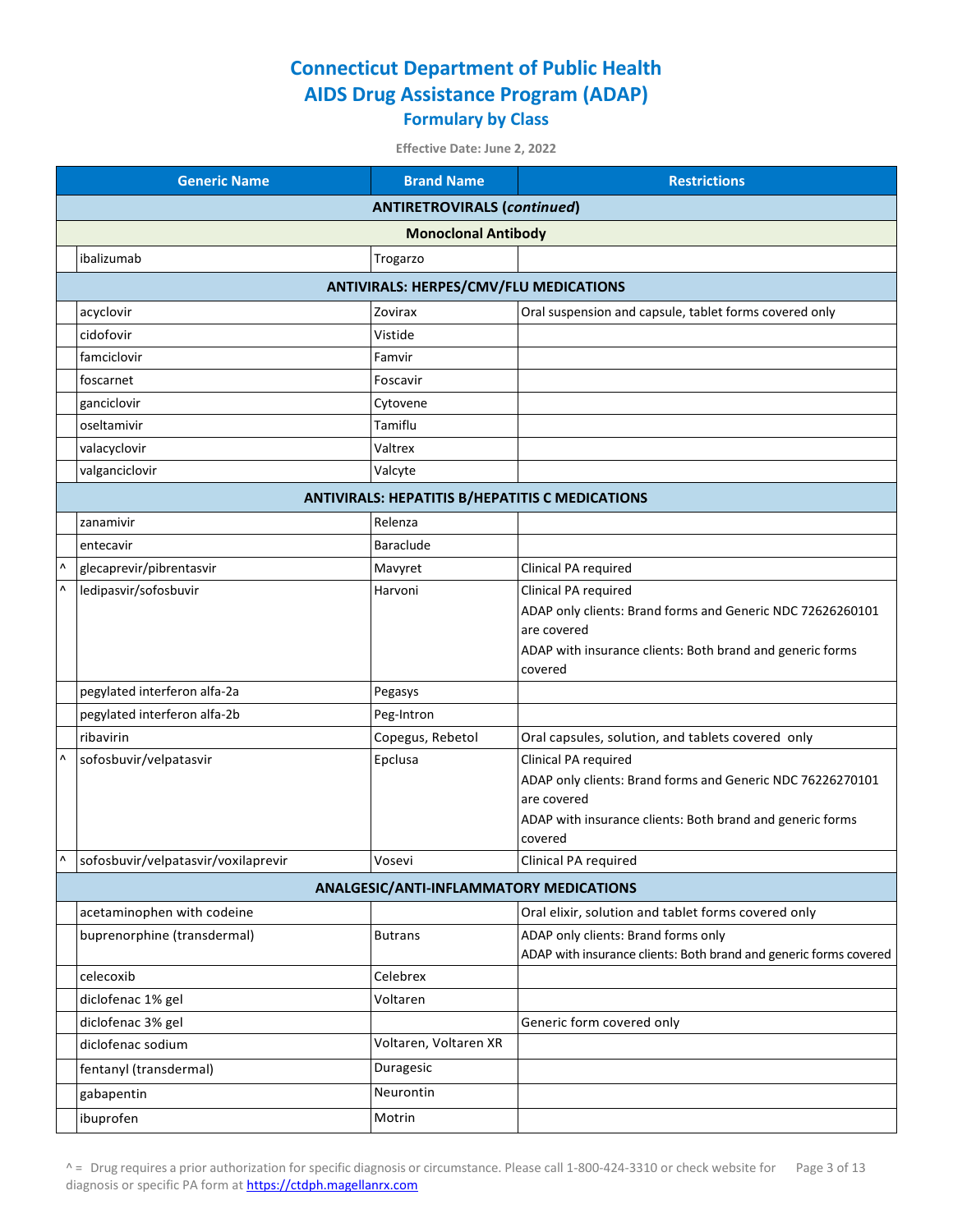**Effective Date: June 2, 2022**

| <b>Generic Name</b>                                 | <b>Brand Name</b>                            | <b>Restrictions</b>                                               |  |  |
|-----------------------------------------------------|----------------------------------------------|-------------------------------------------------------------------|--|--|
| ANALGESIC/ANTI-INFLAMMATORY MEDICATIONS (continued) |                                              |                                                                   |  |  |
| meloxicam                                           | Mobic                                        |                                                                   |  |  |
| naproxen                                            | Anaprox                                      | 250 mg, 500 mg tablets covered only                               |  |  |
| oxycodone/acetaminophen                             | Roxicet, Percocet                            |                                                                   |  |  |
| oxycodone CR                                        | Oxycontin                                    |                                                                   |  |  |
| oxycodone IR                                        |                                              | Oral tablet and solution forms covered only                       |  |  |
| tramadol                                            | Ultram                                       | 50 mg tablets covered only                                        |  |  |
|                                                     | <b>ANTIBIOTIC/ANTI-INFECTIVE MEDICATIONS</b> |                                                                   |  |  |
| amikacin injection                                  |                                              |                                                                   |  |  |
| aminosalicylic acid                                 | <b>PASER</b>                                 |                                                                   |  |  |
| amoxicillin                                         | Amoxil                                       |                                                                   |  |  |
| amoxicillin/clavulanic acid                         |                                              | Augmentin, Augmentin XR   Oral tablet and suspension covered only |  |  |
|                                                     |                                              |                                                                   |  |  |
| ampicillin                                          |                                              |                                                                   |  |  |
| atovaquone                                          | Mepron                                       |                                                                   |  |  |
| azithromycin                                        | Zithromax                                    |                                                                   |  |  |
| cefditoren                                          | Spectracef                                   |                                                                   |  |  |
| cefixime                                            | Suprax                                       |                                                                   |  |  |
| ceftriaxone                                         | Rocephin                                     | IM injection covered only                                         |  |  |
| cefuroxime                                          | Ceftin                                       |                                                                   |  |  |
| cephalexin                                          | Keflex                                       |                                                                   |  |  |
| chlorhexidine gluconate                             | Peridex                                      | Oral rinse covered only                                           |  |  |
| ciprofloxacin                                       | Cipro                                        | Oral forms covered only                                           |  |  |
| clarithromycin                                      | Biaxin, Biaxin XL                            |                                                                   |  |  |
| clindamycin                                         | Cleocin                                      |                                                                   |  |  |
| cycloserine                                         |                                              |                                                                   |  |  |
| dapsone                                             |                                              |                                                                   |  |  |
| dicloxacillin                                       |                                              |                                                                   |  |  |
| doxycycline Hyclate                                 | Vibramycin                                   |                                                                   |  |  |
| ethambutol                                          | Myambutol                                    |                                                                   |  |  |
| ethionamide                                         | Trecator                                     |                                                                   |  |  |
| gentamicin<br>isoniazid                             | Garamycin                                    |                                                                   |  |  |
| leucovorin                                          |                                              |                                                                   |  |  |
| levofloxacin                                        | Levaquin                                     |                                                                   |  |  |
| linezolid                                           | Zyvox                                        |                                                                   |  |  |
| metronidazole                                       | Flagyl                                       |                                                                   |  |  |
| minocycline                                         | Minocin                                      |                                                                   |  |  |
| moxifloxacin                                        | Avelox                                       |                                                                   |  |  |
| mupirocin                                           | Bactroban                                    | Ointment formulation covered only                                 |  |  |
| neomycin/polymyxin B/hydrocortisone otic            | Cortisporin                                  |                                                                   |  |  |
| solution                                            |                                              |                                                                   |  |  |

^ = Drug requires a prior authorization for specific diagnosis or circumstance. Please call 1-800-424-3310 or check website for Page 4 of 13 diagnosis or specific PA form a[t https://ctdph.magellanrx.com](https://ctdph.magellanrx.com/)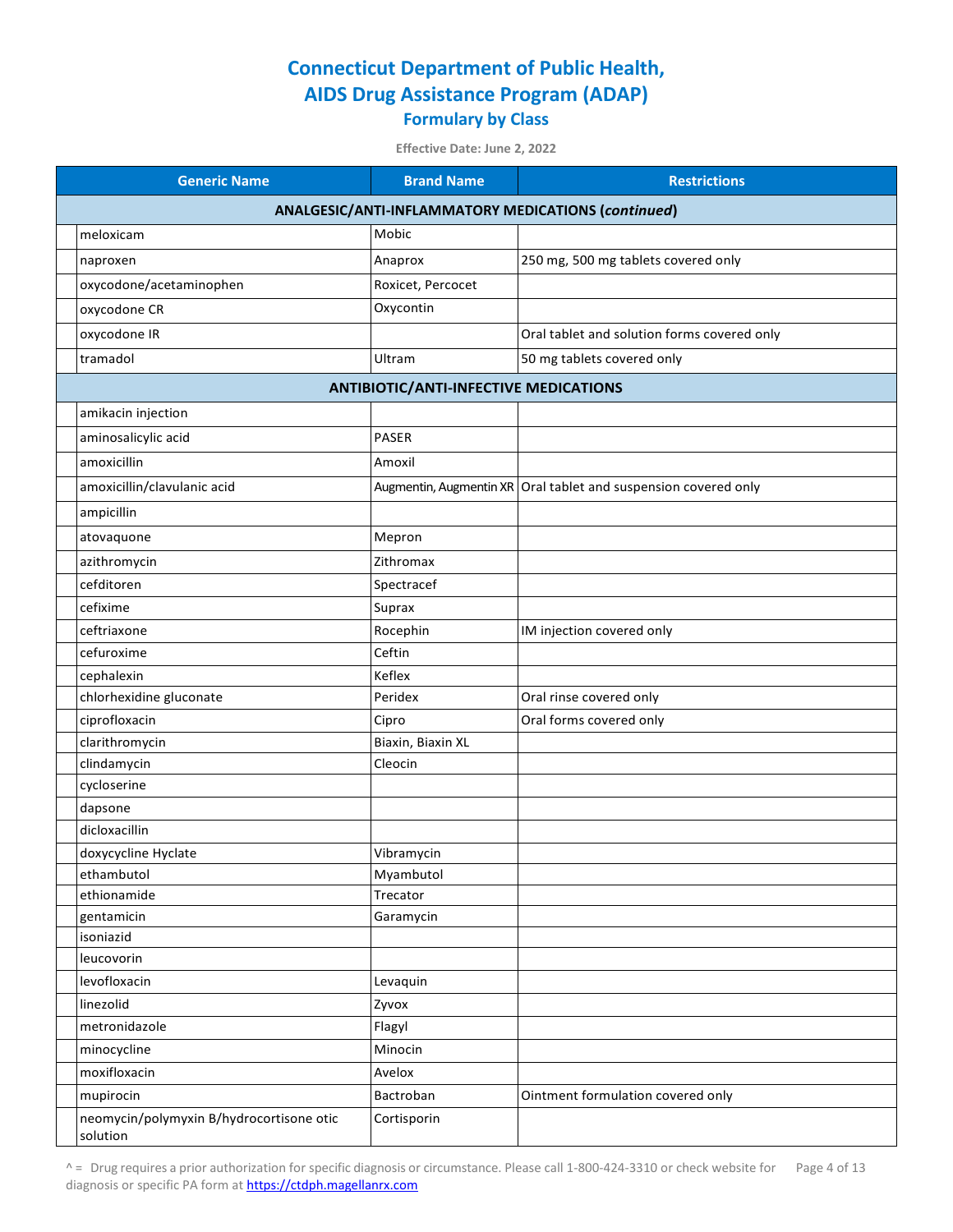| <b>Generic Name</b>           | <b>Brand Name</b>                                         | <b>Restrictions</b>                                                                                                                                         |
|-------------------------------|-----------------------------------------------------------|-------------------------------------------------------------------------------------------------------------------------------------------------------------|
|                               | <b>ANTIBIOTICS/ANTI-INFECTIVE MEDICATIONS (continued)</b> |                                                                                                                                                             |
| nitrofurantoin monohydrate    | Macrobid                                                  |                                                                                                                                                             |
| ofloxacin                     | Floxin                                                    | Ophthalmic and Otic formulations covered only                                                                                                               |
| paromomycin                   | <b>Humatin</b>                                            |                                                                                                                                                             |
| penicillin G benzathine       | <b>Bicillin LA</b>                                        |                                                                                                                                                             |
| penicillin V potassium        | Pen-Vee K, Veetids                                        |                                                                                                                                                             |
| pentamidine                   | Pentam 300, NebuPent                                      | Inhaled and injection forms covered only                                                                                                                    |
| pretomanid                    |                                                           |                                                                                                                                                             |
| primaquine                    |                                                           |                                                                                                                                                             |
| pyrazinamide                  |                                                           |                                                                                                                                                             |
| pyrimethamine                 | Daraprim                                                  | ADAP only clients: Brand forms and generic NDCs 72647033001<br>and 72647033003 covered<br>ADAP with insurance clients: Both brand and generic forms covered |
| rifabutin                     | Mycobutin                                                 |                                                                                                                                                             |
| rifampin                      | Rifadin                                                   |                                                                                                                                                             |
| rifapentine                   | Priftin                                                   |                                                                                                                                                             |
| sulfadiazine                  |                                                           |                                                                                                                                                             |
| sulfamethoxazole/trimethoprim | Bactrim SS/DS, Septra                                     |                                                                                                                                                             |
| trimethoprim                  | Trimpex, Proloprim                                        |                                                                                                                                                             |
| vancomycin                    | Vancocin                                                  | Oral capsule form covered only                                                                                                                              |
|                               |                                                           | ANTIDEPRESSANT/PSYCHOTROPIC/HYPNOTIC MEDICATIONS                                                                                                            |
| alprazolam                    | Xanax                                                     | Oral tablets covered only                                                                                                                                   |
| amitriptyline                 | Elavil                                                    | Oral forms covered only                                                                                                                                     |
| aripiprazole                  | Abilify                                                   |                                                                                                                                                             |
| benztropine                   | Cogentin                                                  |                                                                                                                                                             |
| buprenorphine                 | Subutex                                                   |                                                                                                                                                             |
| buprenorphine/naloxone films  | Suboxone                                                  |                                                                                                                                                             |
| bupropion                     | Wellbutrin, Wellbutrin<br>XL, Wellbutrin SR               |                                                                                                                                                             |
| buspirone                     | <b>Buspar</b>                                             |                                                                                                                                                             |
| citalopram                    | Celexa                                                    | Oral tablet forms covered only                                                                                                                              |
| clonazepam                    | Klonopin                                                  |                                                                                                                                                             |
| desvenlafaxine                | Pristiq                                                   | ADAP only clients: Brand forms only<br>ADAP with insurance clients: Both brand and generic forms<br>covered                                                 |
| diazepam                      | Valium                                                    | Oral tablet forms covered only                                                                                                                              |
| divalproex                    | Depakote, Depakote DR,<br>Depakote ER                     |                                                                                                                                                             |
| duloxetine                    | Cymbalta                                                  |                                                                                                                                                             |
| escitalopram                  | Lexapro                                                   |                                                                                                                                                             |
| fluoxetine                    | Prozac                                                    | Oral capsule forms covered only                                                                                                                             |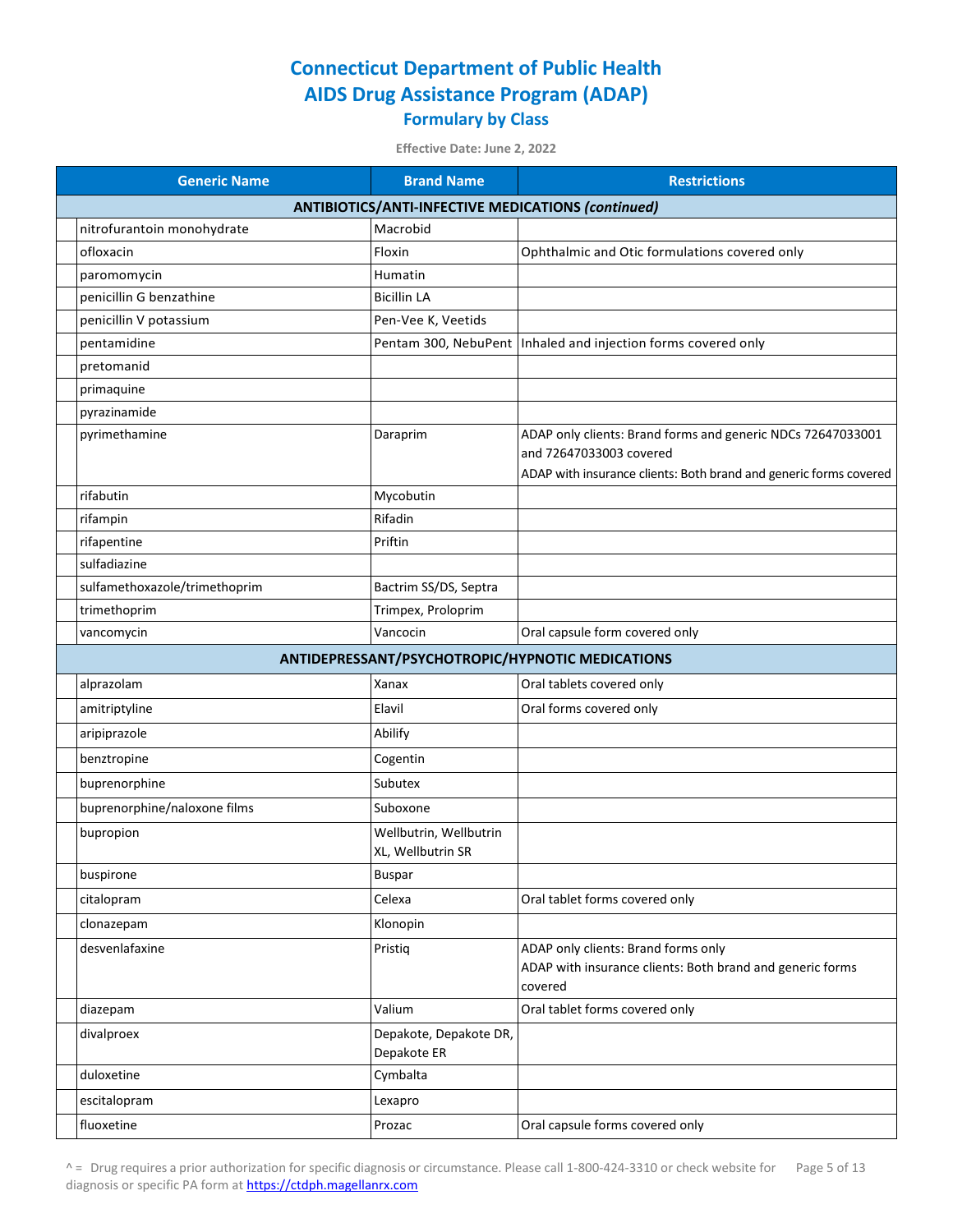**Effective Date: June 2, 2022**

| <b>Generic Name</b>     | <b>Brand Name</b>                                             | <b>Restrictions</b>                                |  |  |  |
|-------------------------|---------------------------------------------------------------|----------------------------------------------------|--|--|--|
|                         | ANTIDEPRESSANTS/PSYCHOTROPIC/HYPNOTIC MEDICATIONS (continued) |                                                    |  |  |  |
| gabapentin              | Neurontin                                                     |                                                    |  |  |  |
| hydroxyzine HCl         | Atarax                                                        |                                                    |  |  |  |
| lithium                 | Eskalith, Lithobid                                            |                                                    |  |  |  |
| lorazepam               | Ativan                                                        | Oral tablet forms covered only                     |  |  |  |
| mirtazapine             | Remeron                                                       |                                                    |  |  |  |
| nortriptyline           | Pamelor                                                       |                                                    |  |  |  |
| olanzapine              | Zyprexa                                                       |                                                    |  |  |  |
| paroxetine              | Paxil                                                         |                                                    |  |  |  |
| quetiapine              | Seroquel                                                      |                                                    |  |  |  |
| risperidone             | Risperdal                                                     |                                                    |  |  |  |
| sertraline              | Zoloft                                                        |                                                    |  |  |  |
| temazepam               | Restoril                                                      |                                                    |  |  |  |
| trazodone               | Desyrel                                                       |                                                    |  |  |  |
| varenicline             | Chantix                                                       | NDCs 60505476505 & 60505476606 are not covered     |  |  |  |
| venlafaxine             | Effexor, Effexor XR                                           | Effexor XR: Capsule formulations covered only      |  |  |  |
| vortioxetine            | Trintellix                                                    |                                                    |  |  |  |
| zolpidem tartrate       | Ambien, Ambien CR                                             |                                                    |  |  |  |
|                         | <b>ANTICONVULSANT MEDICATIONS</b>                             |                                                    |  |  |  |
| carbamazepine           | Tegretol                                                      |                                                    |  |  |  |
| lamotrigine             | Lamictal, Lamictal XR                                         |                                                    |  |  |  |
|                         | <b>ANTIFUNGAL MEDICATIONS</b>                                 |                                                    |  |  |  |
| amphotericin B          | Fungizone                                                     | Injectable forms covered only                      |  |  |  |
| clotrimazole            | Mycelex, Lotrimin                                             | Oral and topical forms covered only                |  |  |  |
| fluconazole             | Diflucan                                                      |                                                    |  |  |  |
| itraconazole            | Sporanox                                                      |                                                    |  |  |  |
| ketoconazole            | Nizoral                                                       | Oral, topical cream and shampoo forms covered only |  |  |  |
| nystatin                |                                                               | Oral and topical forms covered only                |  |  |  |
| terbinafine             | Lamisil                                                       | Oral and topical forms covered only                |  |  |  |
| terconazole             | Terazol 3 & 7                                                 |                                                    |  |  |  |
| voriconazole            | Vfend                                                         |                                                    |  |  |  |
|                         | <b>CARDIOVASCULAR MEDICATIONS</b>                             |                                                    |  |  |  |
| amlodipine              | Norvasc                                                       |                                                    |  |  |  |
| atenolol                | Tenormin                                                      |                                                    |  |  |  |
| atenolol/chlorthalidone | Tenoretic                                                     |                                                    |  |  |  |
| atorvastatin            | Lipitor                                                       |                                                    |  |  |  |
| benazepril              | Lotensin                                                      |                                                    |  |  |  |
| bumetanide              | <b>Bumex</b>                                                  | Oral tablets covered only                          |  |  |  |
| carvedilol              | Coreg                                                         | Oral immediate release forms covered only          |  |  |  |
| cholestyramine          | Questran                                                      | Questran Light products not covered                |  |  |  |

^ = Drug requires a prior authorization for specific diagnosis or circumstance. Please call 1-800-424-3310 or check website for Page 6 of 13 diagnosis or specific PA form a[t https://ctdph.magellanrx.com](https://ctdph.magellanrx.com/)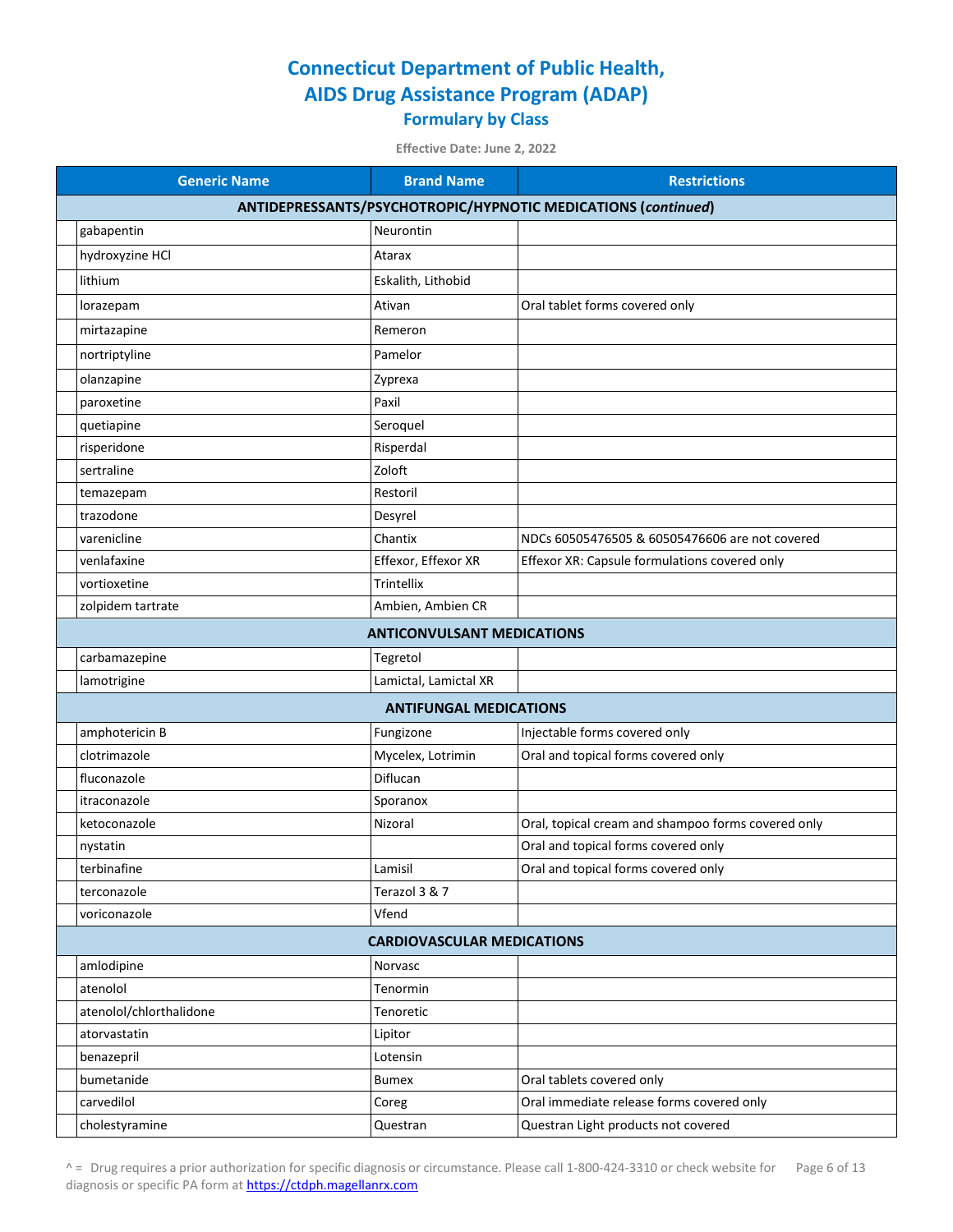**Effective Date: June 2, 2022**

| <b>Generic Name</b>                           | <b>Brand Name</b>      | <b>Restrictions</b>                           |  |  |
|-----------------------------------------------|------------------------|-----------------------------------------------|--|--|
| <b>CARDIOVASCULAR MEDICATIONS (continued)</b> |                        |                                               |  |  |
| clopidogrel                                   | Plavix                 |                                               |  |  |
| colesevelam                                   | Welchol                |                                               |  |  |
| digoxin                                       | Digitek, Lanoxin       | Oral forms covered only                       |  |  |
| diltiazem HCl                                 | Cardizem, Cardizem LA, |                                               |  |  |
|                                               | Cardizem CD, Tiazac    |                                               |  |  |
| enalapril                                     | Vasotec                |                                               |  |  |
| ezetimibe                                     | Zetia                  |                                               |  |  |
| fenofibrate                                   | Tricor                 |                                               |  |  |
| fenofibric acid                               | Trilipix               |                                               |  |  |
| furosemide                                    | Lasix                  |                                               |  |  |
| gemfibrozil                                   | Lopid                  |                                               |  |  |
| Hydrochlorothiazide                           | <b>HCTZ</b>            |                                               |  |  |
| isosorbide mononitrate                        | Imdur                  |                                               |  |  |
| labetalol                                     | Normodyne              |                                               |  |  |
| lisinopril                                    | Prinivil, Zestril      |                                               |  |  |
| lisinopril/hydrochlorothiazide                | Prinzide, Zestoretic   |                                               |  |  |
| losartan                                      | Cozaar                 |                                               |  |  |
| losartan/hydrochlorothiazide                  | Hyzaar                 |                                               |  |  |
| metoprolol succinate                          | <b>Toprol XL</b>       |                                               |  |  |
| metoprolol tartrate                           | Lopressor              |                                               |  |  |
| minoxidil                                     |                        | Oral tablet forms covered only                |  |  |
| nitroglycerin                                 |                        | Oral forms covered only                       |  |  |
| olmesartan                                    | Benicar                |                                               |  |  |
| olmesartan/hydrochlorothiazide                | <b>Benicar HCT</b>     |                                               |  |  |
| omega-3 acid ethyl esters                     | Lovaza                 |                                               |  |  |
| pravastatin                                   | Pravachol              |                                               |  |  |
| ramipril                                      | Altace                 |                                               |  |  |
| rivaroxaban                                   | Xarelto                |                                               |  |  |
| rosuvastatin                                  | Crestor                |                                               |  |  |
| spironolactone                                | Aldactone              |                                               |  |  |
| telmisartan                                   | Micardis               |                                               |  |  |
| telmisartan/hydrochlorothiazide               | Micardis HCT           |                                               |  |  |
| torsemide                                     | Demadex                |                                               |  |  |
| valsartan                                     | Diovan                 |                                               |  |  |
| valsartan/hydrochlorothiazide                 | Diovan HCT             |                                               |  |  |
| verapamil                                     | Covera HS              |                                               |  |  |
| warfarin                                      | Coumadin               |                                               |  |  |
|                                               |                        | ANTIHISTAMINE/DECONGESTANT/EXPECTORANT AGENTS |  |  |
| brompheniramine/dextromethorphan              | <b>Bromfed DM</b>      |                                               |  |  |
| desloratadine                                 | Clarinex               |                                               |  |  |

^ = Drug requires a prior authorization for specific diagnosis or circumstance. Please call 1-800-424-3310 or check website for Page 7 of 13 diagnosis or specific PA form a[t https://ctdph.magellanrx.com](https://ctdph.magellanrx.com/)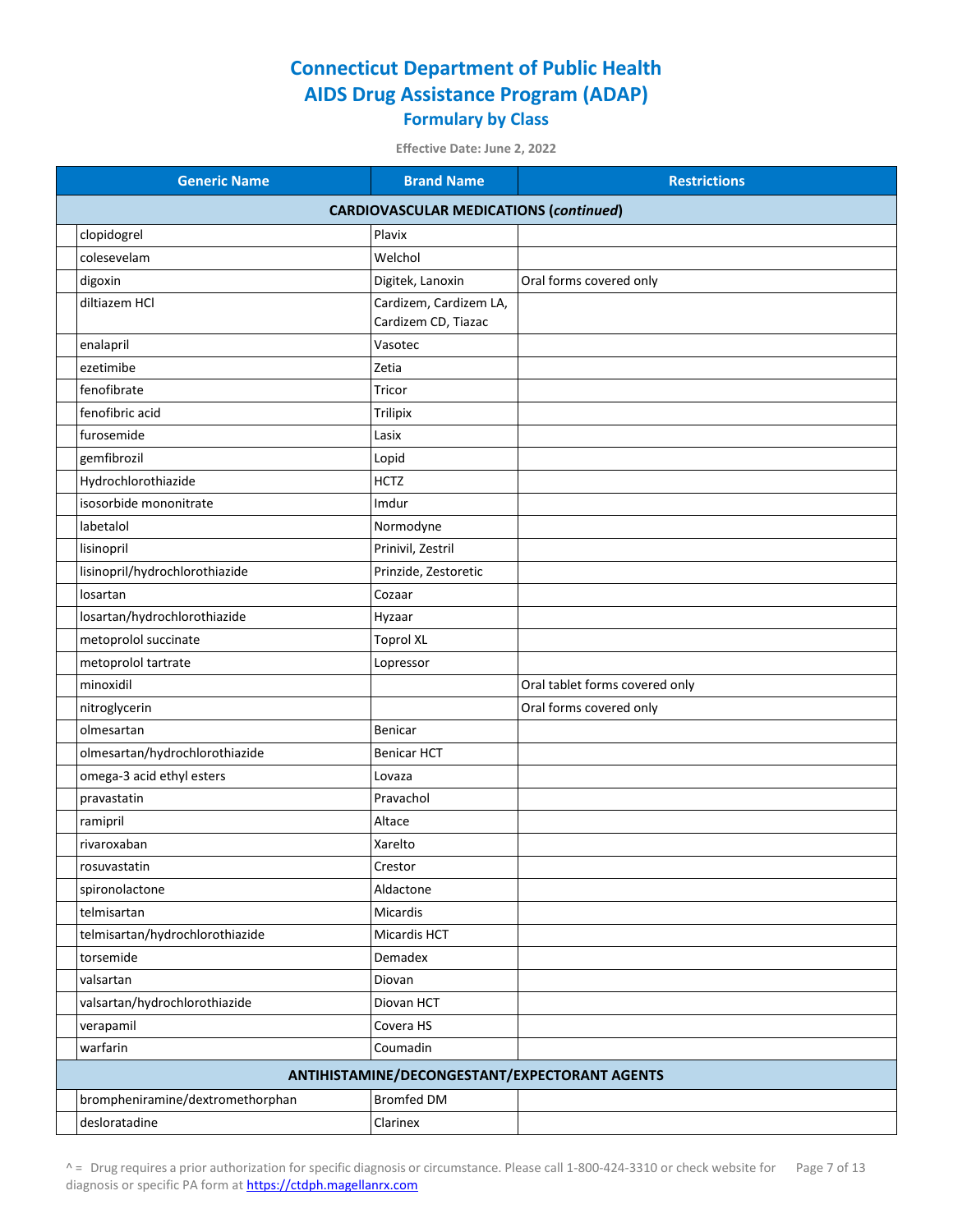| <b>Generic Name</b>                 | <b>Brand Name</b>                                                                                                       | <b>Restrictions</b>                                                                                                                                                                   |
|-------------------------------------|-------------------------------------------------------------------------------------------------------------------------|---------------------------------------------------------------------------------------------------------------------------------------------------------------------------------------|
|                                     |                                                                                                                         | ANTIHISTAMINE/DECONGESTANT/EXPECTORANT AGENTS (continued)                                                                                                                             |
| diphenhydramine                     | Benadryl                                                                                                                | Generic forms covered only                                                                                                                                                            |
| fexofenadine                        | Allegra                                                                                                                 | Generic forms covered only                                                                                                                                                            |
| fexofenadine/pseudoephedrine        | Allegra D                                                                                                               | Generic forms covered only                                                                                                                                                            |
| guaifenesin/codeine                 | Robitussin AC                                                                                                           |                                                                                                                                                                                       |
| loratadine                          | Claritin                                                                                                                | Generic forms covered only                                                                                                                                                            |
|                                     | <b>DERMATOLOGIC MEDICATIONS</b>                                                                                         |                                                                                                                                                                                       |
| alclometasone dipropionate          | Aclovate                                                                                                                |                                                                                                                                                                                       |
| betamethasone dipropionate/valerate | Beta-Val, Diprolene                                                                                                     |                                                                                                                                                                                       |
| clindamycin                         | Cleocin <sub>T</sub>                                                                                                    | Topical gel forms covered only                                                                                                                                                        |
| clobetasol                          | Temovate                                                                                                                | Topical cream and ointment forms covered only                                                                                                                                         |
| fluocinonide                        | Lidex                                                                                                                   | Topical gel form covered only                                                                                                                                                         |
| fluticasone propionate              | Cutivate                                                                                                                |                                                                                                                                                                                       |
| hydrocortisone                      |                                                                                                                         |                                                                                                                                                                                       |
| imiquimod                           | Aldara                                                                                                                  |                                                                                                                                                                                       |
| ketoconazole                        | Nizoral                                                                                                                 | Topical cream and shampoo forms covered only                                                                                                                                          |
| lactic acid cream/lotion            |                                                                                                                         |                                                                                                                                                                                       |
| metronidazole                       | MetroCream                                                                                                              |                                                                                                                                                                                       |
| pimecrolimus                        | Elidel                                                                                                                  |                                                                                                                                                                                       |
| triamcinolone acetonide             | Kenalog                                                                                                                 |                                                                                                                                                                                       |
|                                     | <b>ENDOCRINE/METABOLIC MEDICATIONS</b>                                                                                  |                                                                                                                                                                                       |
| alendronate                         | Fosamax                                                                                                                 | Oral tablet forms covered only                                                                                                                                                        |
| alendronate/cholecalciferol         | Fosamax + Vitamin D                                                                                                     |                                                                                                                                                                                       |
| conjugated estrogens                | Premarin                                                                                                                | Oral tablet forms covered only                                                                                                                                                        |
| dexamethasone                       | Decadron                                                                                                                | Oral forms covered only                                                                                                                                                               |
| dronabinol                          | Marinol                                                                                                                 | Oral forms covered only                                                                                                                                                               |
| estradiol                           | Alora, Climara,<br>Delestrogen, Depo-<br>Estradiol, Dotti,<br>Estraderm, Estrace,<br>Minivelle, Vivelle,<br>Vivelle-Dot | Injectable forms, oral tablet forms, and transdermal forms<br>covered                                                                                                                 |
| exenatide                           | <b>Byetta</b>                                                                                                           |                                                                                                                                                                                       |
| glipizide                           | Glucotrol, Glucotrol XL                                                                                                 |                                                                                                                                                                                       |
| glyburide                           |                                                                                                                         |                                                                                                                                                                                       |
| insulin aspart                      | Novolog FlexPen                                                                                                         |                                                                                                                                                                                       |
| insulin detemir                     | Levemir FlexTouch                                                                                                       |                                                                                                                                                                                       |
| insulin glargine                    | Lantus SoloStar,<br>Basaglar                                                                                            | ADAP Only clients: Lantus Solostar: Brand forms only; Basaglar:<br>not covered<br>ADAP with insurance clients: Lantus Solostar: Brand and generic<br>forms covered; Basaglar: covered |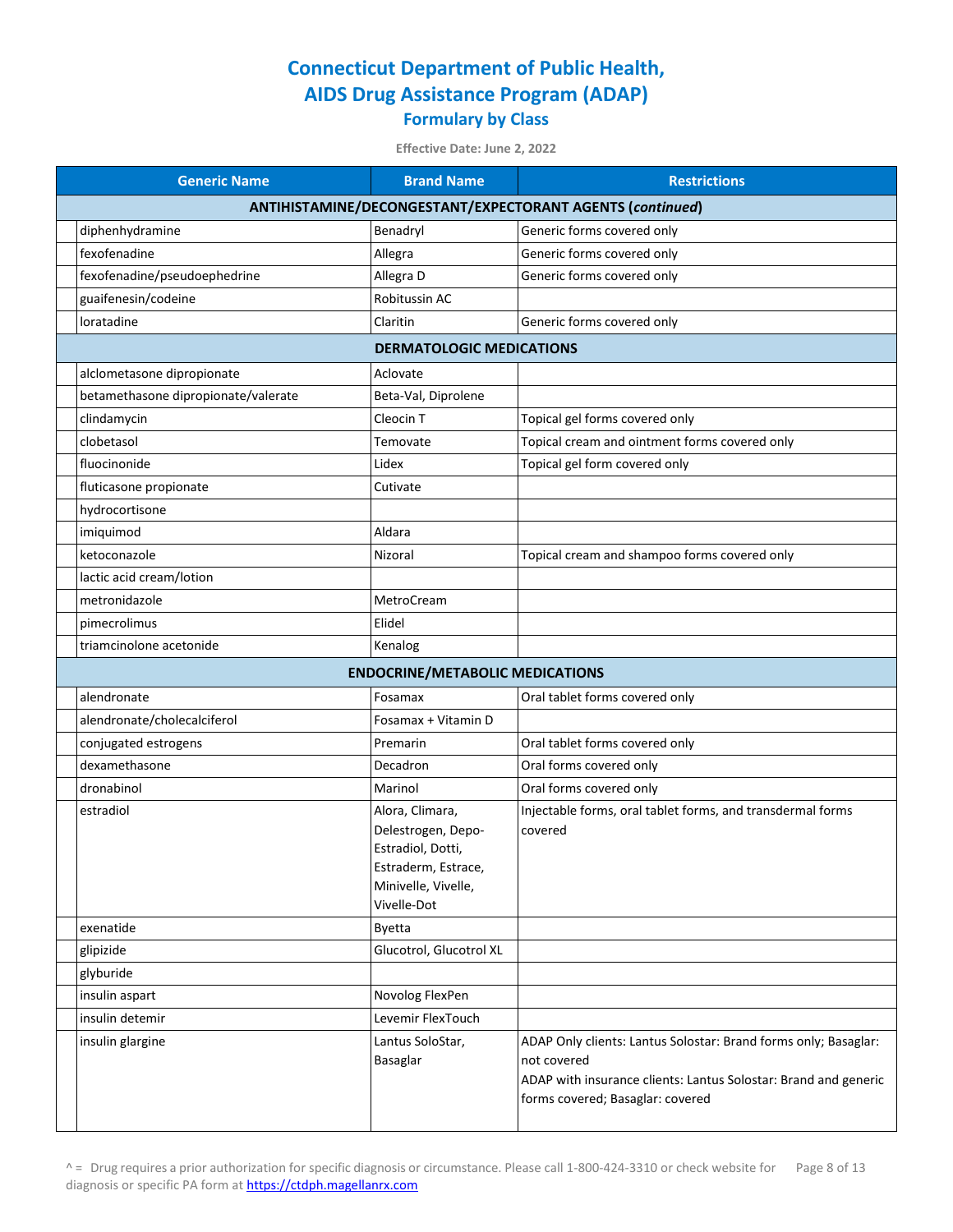|   | <b>Generic Name</b>                                | <b>Brand Name</b>                   | <b>Restrictions</b>                                                                                  |  |  |
|---|----------------------------------------------------|-------------------------------------|------------------------------------------------------------------------------------------------------|--|--|
|   | <b>ENDOCRINE/METABOLIC MEDICATIONS (continued)</b> |                                     |                                                                                                      |  |  |
|   | insulin glulisine                                  | Apidra SoloSTAR                     |                                                                                                      |  |  |
|   |                                                    |                                     |                                                                                                      |  |  |
|   |                                                    |                                     |                                                                                                      |  |  |
|   | insulin lispro                                     | Admelog Solostar /                  | ADAP only clients: Humalog KwikPen brand and generic forms only                                      |  |  |
|   |                                                    | Humalog KwikPen                     | ADAP with insurance clients: Humalog KwikPen and Admelog<br>Solostar brand and generic forms covered |  |  |
|   | insulin mix                                        | Humalog Mix 75/25                   |                                                                                                      |  |  |
|   |                                                    | KwikPen, Humalog                    |                                                                                                      |  |  |
|   |                                                    | 50/50 KwikPen, Novolog              |                                                                                                      |  |  |
|   |                                                    | Mix 70/30 FlexPen                   |                                                                                                      |  |  |
|   | insulin NPH                                        | Humulin N KwikPen                   |                                                                                                      |  |  |
|   | insulin pen needles                                | BD, NovoFine,                       |                                                                                                      |  |  |
|   |                                                    | NovoTwist, Unifine                  |                                                                                                      |  |  |
|   | insulin regular                                    | Humulin R KwikPen                   |                                                                                                      |  |  |
|   | intramuscular needles/syringes combo               | Easy Touch, Integra,                |                                                                                                      |  |  |
|   |                                                    | <b>UltiCare</b>                     |                                                                                                      |  |  |
|   | levothyroxine                                      | Levoxyl, Synthroid,                 |                                                                                                      |  |  |
|   |                                                    | Unithroid                           |                                                                                                      |  |  |
|   | megestrol acetate                                  | Megace                              |                                                                                                      |  |  |
|   | metformin                                          | Glucophage,                         |                                                                                                      |  |  |
|   |                                                    | Glucophage XR                       |                                                                                                      |  |  |
|   | oxandrolone                                        | Anavar, Oxandrin<br>Actos           |                                                                                                      |  |  |
|   | pioglitazone<br>prednisone                         |                                     |                                                                                                      |  |  |
|   |                                                    |                                     |                                                                                                      |  |  |
|   | progesterone capsules                              |                                     |                                                                                                      |  |  |
| Λ | somatropin                                         | Serostim                            | Clinical PA required<br>Restricted to 48 weeks treatment                                             |  |  |
|   |                                                    |                                     |                                                                                                      |  |  |
| Λ | testosterone cypionate<br>testosterone enanthate   | Depo-Testosterone                   |                                                                                                      |  |  |
|   |                                                    | Xyosted<br>Androderm, AndroGel,     |                                                                                                      |  |  |
|   | testosterone                                       | Testim 1%                           |                                                                                                      |  |  |
|   |                                                    | <b>GASTROINTESTINAL MEDICATIONS</b> |                                                                                                      |  |  |
|   | diphenoxylate/atropine                             | Lomotil                             |                                                                                                      |  |  |
|   | docusate calcium and sodium                        | Colace                              |                                                                                                      |  |  |
|   | docusate/sennosides                                | Senokot-S                           |                                                                                                      |  |  |
|   | esomeprazole                                       | Nexium                              | Oral capsule forms covered only                                                                      |  |  |
|   | famotidine                                         | Pepcid                              | Oral forms covered only                                                                              |  |  |
|   | lactulose                                          | Kristalose                          |                                                                                                      |  |  |
|   | lansoprazole                                       | Prevacid                            |                                                                                                      |  |  |
|   | loperamide                                         | Imodium                             | Prescription formulations covered only                                                               |  |  |
|   | ondansetron                                        | Zofran, Zofran ODT                  |                                                                                                      |  |  |
|   | pantoprazole sodium                                | Protonix                            |                                                                                                      |  |  |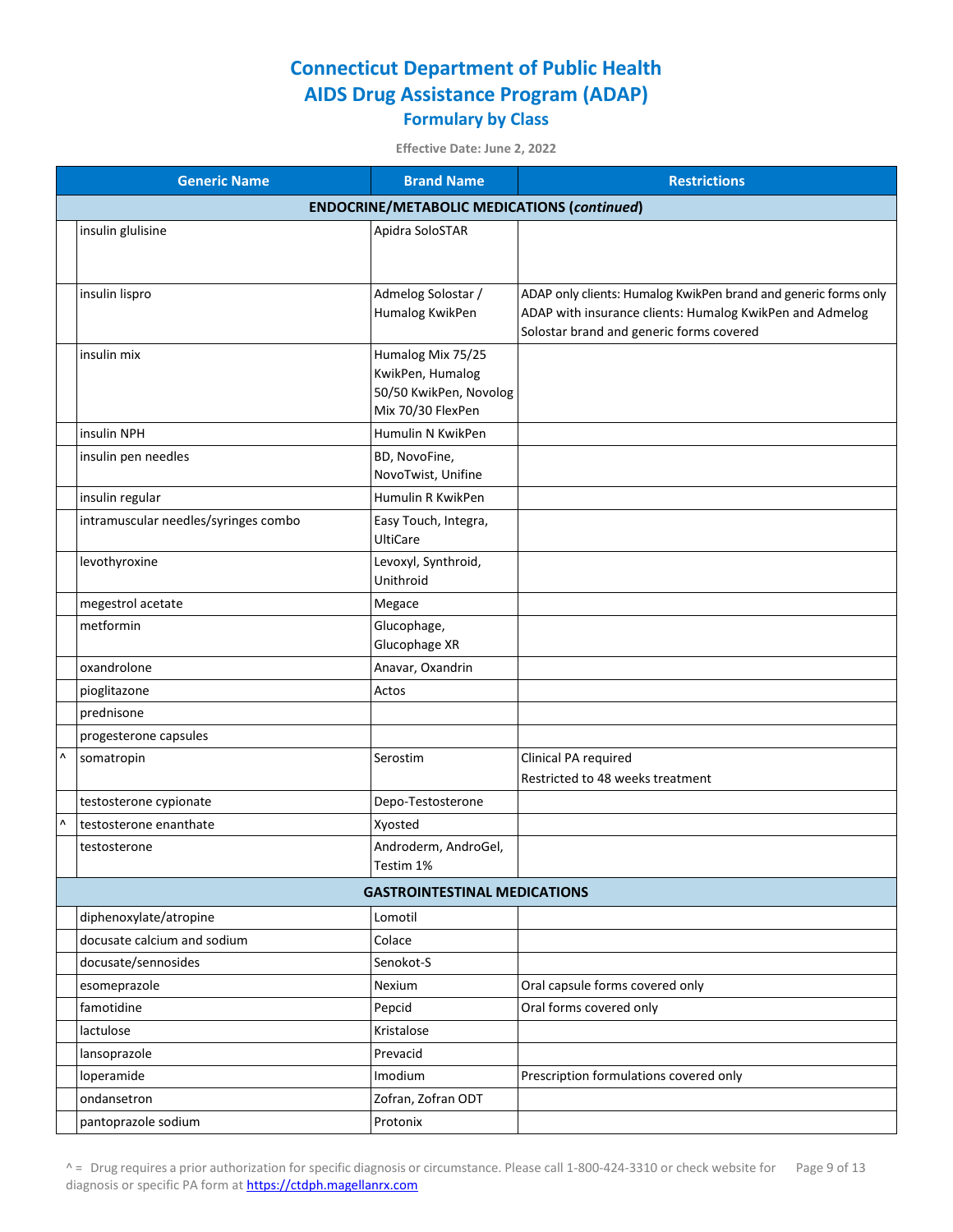| <b>Generic Name</b>                             | <b>Brand Name</b>                      | <b>Restrictions</b>                                                                                      |  |  |
|-------------------------------------------------|----------------------------------------|----------------------------------------------------------------------------------------------------------|--|--|
| <b>GASTROINTESTINAL MEDICATIONS (continued)</b> |                                        |                                                                                                          |  |  |
| prochlorperazine                                | Compazine                              | Oral tablet form covered only                                                                            |  |  |
| rabeprazole                                     | Aciphex                                |                                                                                                          |  |  |
| ranitidine                                      | Zantac                                 | Prescription strength covered only                                                                       |  |  |
| sennosides                                      | Senokot                                |                                                                                                          |  |  |
|                                                 | <b>HEMATOLOGIC MEDICATIONS</b>         |                                                                                                          |  |  |
| erythropoietin                                  | Epogen, Procrit                        |                                                                                                          |  |  |
| filgrastim                                      | Neupogen                               |                                                                                                          |  |  |
| hydroxyurea                                     | Hydrea                                 |                                                                                                          |  |  |
|                                                 | <b>OPIATE ANTIDOTE</b>                 |                                                                                                          |  |  |
| naloxone nasal spray, syringe, vials            | Narcan                                 | Nasal Spray Formulation:                                                                                 |  |  |
|                                                 |                                        | ADAP only clients: Brand forms and all generic NDCs covered                                              |  |  |
|                                                 |                                        | EXCEPT 00093216519 and 00093216568.                                                                      |  |  |
|                                                 |                                        | ADAP with insurance clients: Both brand and generic forms<br>covered                                     |  |  |
|                                                 | <b>PANCREATIC ENZYME MEDICATIONS</b>   |                                                                                                          |  |  |
| pancrelipase                                    | Creon/Zenpep                           |                                                                                                          |  |  |
|                                                 | <b>RESPIRATORY MEDICATIONS</b>         |                                                                                                          |  |  |
| albuterol MDI                                   |                                        |                                                                                                          |  |  |
|                                                 | ProAir, Proventil,<br>Ventolin         | ADAP only clients: Brand forms only<br>ADAP with insurance clients: Both brand and generic forms covered |  |  |
| azelastine HCl                                  | Astelin                                | 137 mcg nasal spray and eye drops covered only                                                           |  |  |
| budesonide                                      | Rhinocort AQ                           |                                                                                                          |  |  |
| flunisolide                                     | AeroBid                                |                                                                                                          |  |  |
| fluticasone propionate                          | Flovent                                | Flovent HFA: ADAP Only clients: Brand forms only; ADAP with                                              |  |  |
|                                                 |                                        | insurance clients: Both brand and generic forms covered                                                  |  |  |
| fluticasone propionate/salmeterol               | Advair Diskus                          | ADAP only clients: Brand forms only                                                                      |  |  |
|                                                 |                                        | ADAP with insurance clients: Both brand and generic forms covered                                        |  |  |
| ipratropium bromide/albuterol sulfate           | Combivent Respimat                     |                                                                                                          |  |  |
| mometasone furoate monohydrate                  | Nasonex                                |                                                                                                          |  |  |
| salmeterol xinafoate                            | Serevent Diskus                        |                                                                                                          |  |  |
| triamcinolone acetonide                         | Nasacort AQ                            |                                                                                                          |  |  |
|                                                 | <b>URIC ACID INHIBITOR MEDICATIONS</b> |                                                                                                          |  |  |
| allopurinol                                     |                                        |                                                                                                          |  |  |
|                                                 | <b>URINARY RETENTION MEDICATIONS</b>   |                                                                                                          |  |  |
| tamsulosin                                      | Flomax                                 |                                                                                                          |  |  |
|                                                 | <b>VACCINES</b>                        |                                                                                                          |  |  |
|                                                 | Engerix-B                              | 20 mcg/mL strength: Maximum quantity per fill of 1; Minimum                                              |  |  |
|                                                 |                                        | Age Limit = 20                                                                                           |  |  |
|                                                 |                                        | 10 mcg/mL strength: Maximum quantity per fill of 0.5; Maximum<br>Age Limit = 19                          |  |  |
|                                                 |                                        |                                                                                                          |  |  |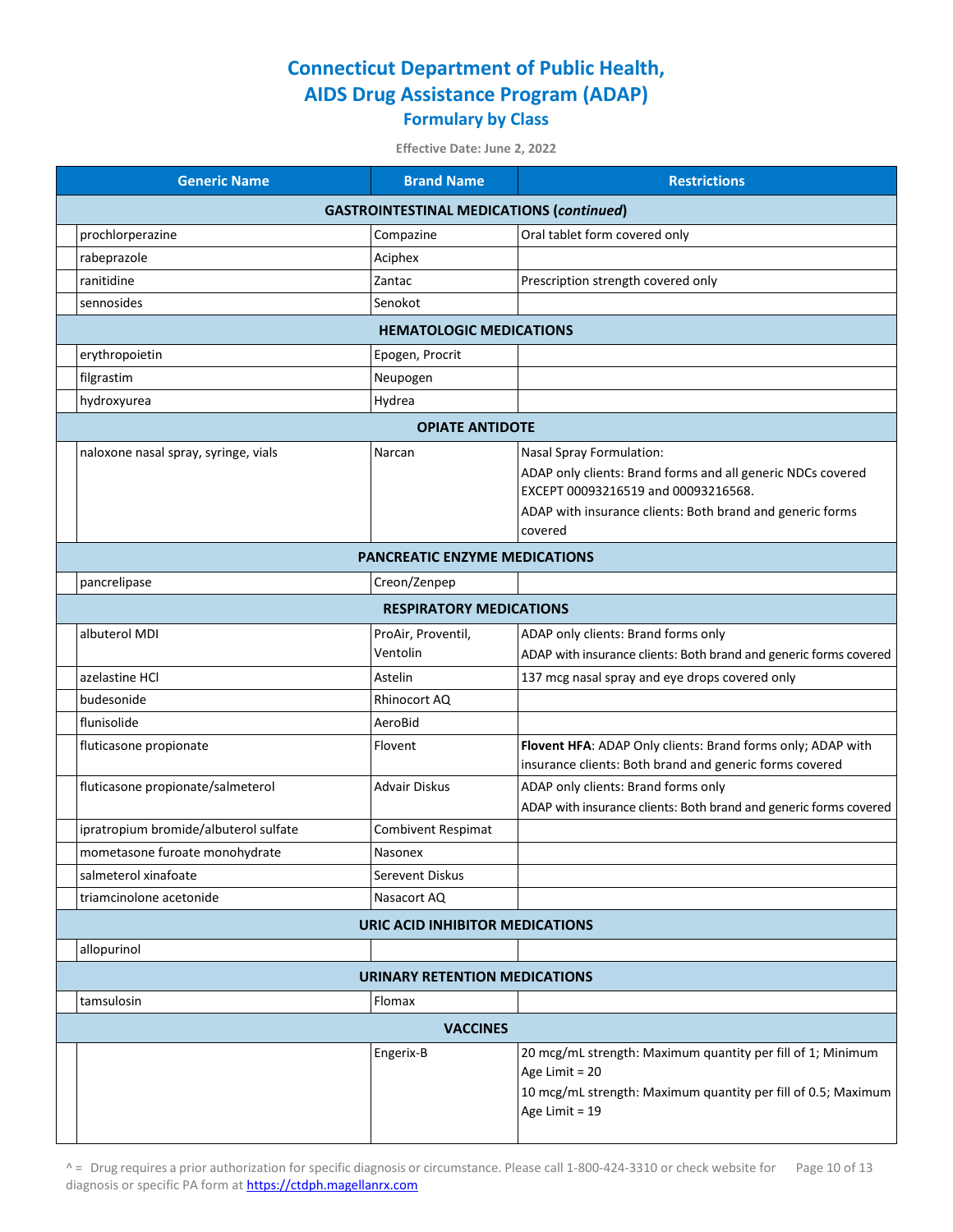| <b>Generic Name</b>                                                                    | <b>Brand Name</b>                                                   | <b>Restrictions</b>                                                                                                                                 |
|----------------------------------------------------------------------------------------|---------------------------------------------------------------------|-----------------------------------------------------------------------------------------------------------------------------------------------------|
|                                                                                        | <b>VACCINES</b> (continued)                                         |                                                                                                                                                     |
|                                                                                        | Gardasil-9                                                          | For clients over the age of 26 years of age, pharmacy will need to<br>call prescriber and submit appropriate DUR codes to obtain a<br>paid claim    |
|                                                                                        |                                                                     | Maximum quantity per fill of 0.5                                                                                                                    |
|                                                                                        | Havrix                                                              | Maximum quantity per fill of 1; Minimum Age Limit = 1                                                                                               |
|                                                                                        | Heplisav-B                                                          | Maximum quantity per fill of 0.5                                                                                                                    |
| influenza vaccine                                                                      | Afluria, Fluad, Flublok,<br>FluLaval, Fluzone,<br>Fluzone High Dose | Afluria, Fluad, Flublok, FluLaval, Fluzone: Maximum quantity per<br>fill of 0.5<br>Fluzone High Dose: Maximum quantity per fill of 0.7              |
| meningococcal                                                                          | Menactra, Menveo,                                                   | Maximum quantity per fill of 0.5                                                                                                                    |
|                                                                                        | Menomune                                                            | Menomune: Minimum Age Limit = 2                                                                                                                     |
| pneumococcal vaccine                                                                   | Pneumovax-23, Prevnar                                               | Maximum quantity per fill of 0.5                                                                                                                    |
|                                                                                        | 13, Prevnar-20                                                      | Pneumovax-23: Minimum Age Limit = 2                                                                                                                 |
|                                                                                        | Recombivax HB                                                       | Maximum quantity per fill of 1                                                                                                                      |
|                                                                                        | Twinrix                                                             | Maximum quantity per fill of 1; Minimum Age Limit = 18                                                                                              |
|                                                                                        | Vaqta                                                               | Maximum quantity per fill of 1; Minimum Age Limit = 1                                                                                               |
| varicella-zoster                                                                       | Shingrix                                                            | Maximum quantity per fill of 1; Minimum Age Limit = $19$                                                                                            |
|                                                                                        | <b>VITAMINS AND MINERALS</b>                                        |                                                                                                                                                     |
| calcium supplements (calcium, calcium + Vitamin<br>D, calcium + Vitamin D + magnesium) |                                                                     | See separate document "Vitamin Covered Products" for listing of<br>covered products.                                                                |
| ferrous sulfate                                                                        |                                                                     | See separate document "Vitamin Covered Products" for listing of<br>covered products.                                                                |
| levocarnitine                                                                          | Carnitor                                                            |                                                                                                                                                     |
| multivitamin w/ iron                                                                   | D/Forte Advance and<br>Forte One                                    | Strovite Forte/Forte Plus See separate document "Vitamin Covered Products" for listing of<br>covered products.                                      |
| pyridoxine                                                                             |                                                                     | 25 mg, 50 mg, 100 mg tablets and 25 mg lozenge covered only<br>See separate document "Vitamin Covered Products" for listing of<br>covered products. |
| vitamin D supplements                                                                  |                                                                     | All strengths covered.<br>See separate document "Vitamin Covered Products" for listing of<br>covered products.                                      |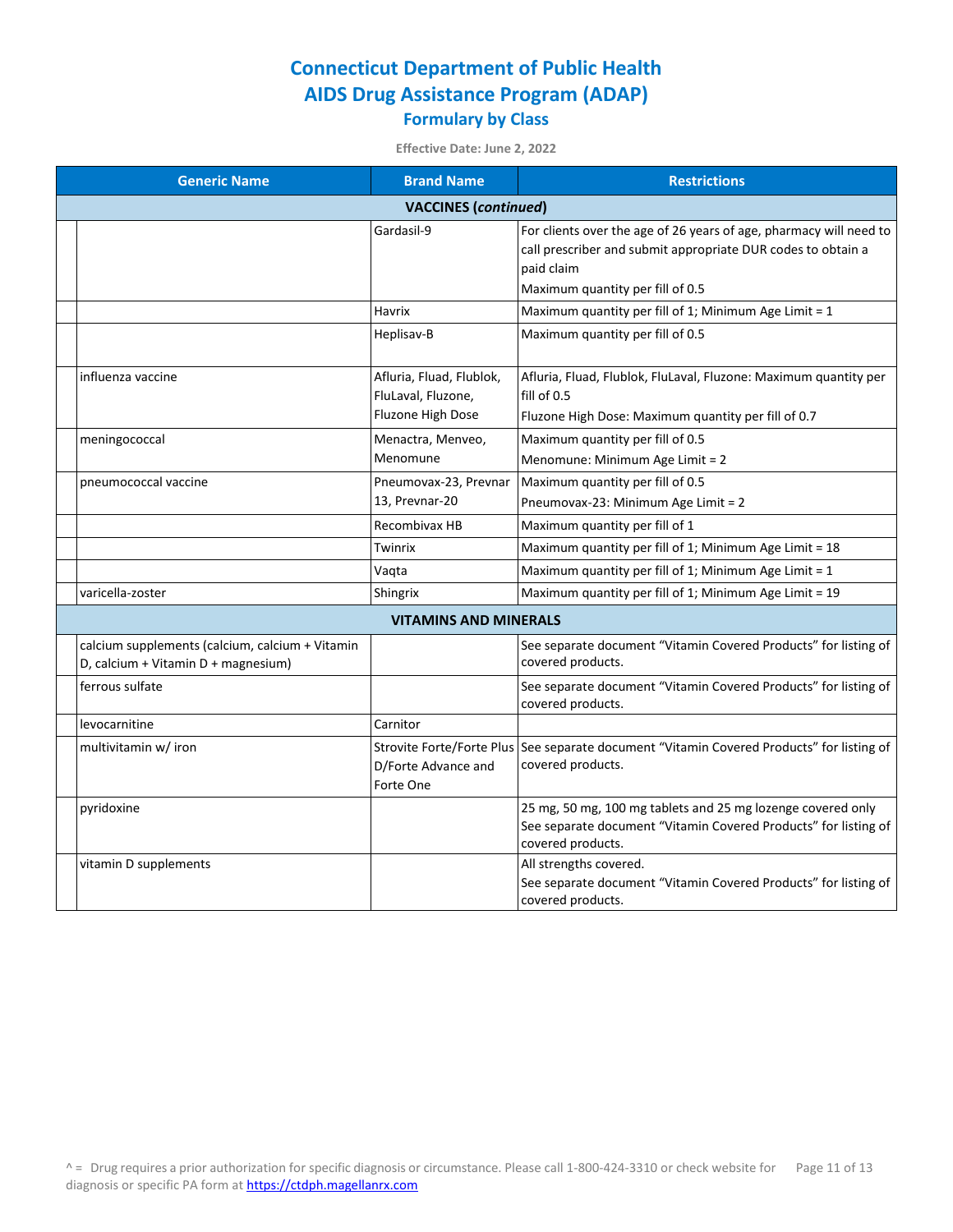**Effective Date: June 2, 2022**

#### **CT DPH-ADAP Program Dispensing Polices**

- Drugs marked with " **^** " require a prior authorization for specific diagnosis or circumstance. Magellan Rx Management will request additional information (client and drug specific) before considering the authorization. Please call 1-800-424-3310 or check website for diagnosis or specific PA form a[t https://ctdph.magellanrx.com.](https://ctdph.magellanrx.com/)
- All drugs are to be dispensed with a maximum 90-day supply.
- **For clients with other insurance:** If your other insurance does not cover a CADAP covered formulary medication, you will still be able to get your medication through CADAP, for assistance with these situations the pharmacy can call Magellan Rx Management at 1-800-424-3310.
- Refills may be obtained after 93 percent of the previously dispensed days' supply and 85 percent if days' supply of 15 or less is dispensed; however, there is an annual maximum of 13 fills per prescription.
- All covered formulary capsule and tablet formulations have a quantity limit of 720 tablets/capsules per fill (except Tivicay PD which has a quantity limit of 1,620 tablets per fill). **NOTE:** Your pharmacy may have to call 1-800-424-3310 to obtain an override.
- All covered formulary liquid formulations have a quantity limit of 1,500 mL per fill (except for Serostim which has a quantity limit per fill of 28 mL per fill). **NOTE:** Your pharmacy may have to call 1-800-424-3310 to obtain an override.
- All covered formulary inhalers have a quantity limit of 6 units per fill.
- CT DPH mandates the use of generic products whenever possible in accordance with applicable law or regulations.
- All Antiretroviral combinations are screened against the most recent DHHS guidelines for the use antiretroviral therapy in adolescents and adult[s https://aidsinfo.nih.gov/guidelines/html/1/adult-and-adolescent-treatment-guidelines/0](https://aidsinfo.nih.gov/guidelines/html/1/adult-and-adolescent-treatment-guidelines/0) for high dosage and non-recommended combinations. Regimens not conforming to these guidelines may be rejected at adjudication.
- The following drug manufacturers or manufacturer label code/s are excluded from reimbursement through the CT DPH ADAP Program:
	- Actavis Kadian LLC
- Generamed, Inc.
- Geri-Care Pharmaceuticals
- Altaire Pharmaceuticals, Inc.
- American Antibiotics, Inc.

– Akron Pharmaceuticals

- Aristos Pharmaceuticals
- Aytu Bioscience, Inc.
- Beford Laboratories
- Belcher Pharmaceuticals LLC
- Biomes Pharmaceuticals
- Blenheim Pharmacal, Inc.
- Cambridge Therapeutic Technologies
- Canton Laboratories LLC
- Celgene Corporation
- Cephazone Pharma LLC
- Chain Drug Consortium LLC
- Coloplast Manufacturing US LLC
- Concordia Pharmaceuticals
- Creekwood Pharmaceuticals
- EKR Therapeutics
- Elan Pharmaceuticals
- Focus Laboratories
- Forest Laboratories
- Foundation Consumer Healthcare LLC
- Gallipoint, Inc.
- Glendale, Inc.
- Gloucester Pharmaceuticals, Inc.
- Health Point Medical
- Ironwood Pharmaceuticals
- Johnson & Johnson Consumer, Inc. (Labeler Code 16837)
- Kastle Therapeutics LLC
- LaboPharm Pharmaceuticals, Inc.
- Laser Pharmaceuticals
- Mason Distributors, Inc.
- Meda Pharmaceuticals
- **Medisca**
- Meridian
- Nautilus Neurosciences, Inc.
- **NeurogesX**
- NextSource Biotechnology
- Nostrum Laboratories, Inc.
- Octapharma USA, Inc.
- Ortho Pharmaceuticals
- PD-RX Pharmaceuticals
- Pfizer Consumer Health
- Polygen Pharmaceuticals
- Prestium Pharma, Inc.
- Proctor & Gamble Pharmaceuticals
- Profunda, Inc.
- PruGen, Inc.
- Quality Care Product, Inc.
- 
- 
- 
- Sallus Laboratories
- Sancilo & Company, Inc.
- Sanofi Pasteur, Inc. (except vaccines)
- Sherwood Medical Company
- SmithKline Beecham Corp.
- Sprout Pharmaceuticals, Inc.
- Stiefel Laboratories, Inc.
- TAP Pharmaceuticals, Inc.
- Targeted Medical Pharmaceuticals
- Taro Pharmaceuticals
- Triax Pharmaceuticals
- Victory Pharma, Inc.
- Vistakon Pharmaceuticals
- Weeks & Leo Co., Inc.
- - RIJ Pharmaceutical Corporation
	- Rochester Pharmaceuticals
	- Romark Laboratories
	-
	-
- 
- -
	-
	-
	-
	-
	-
	-
	-
	-